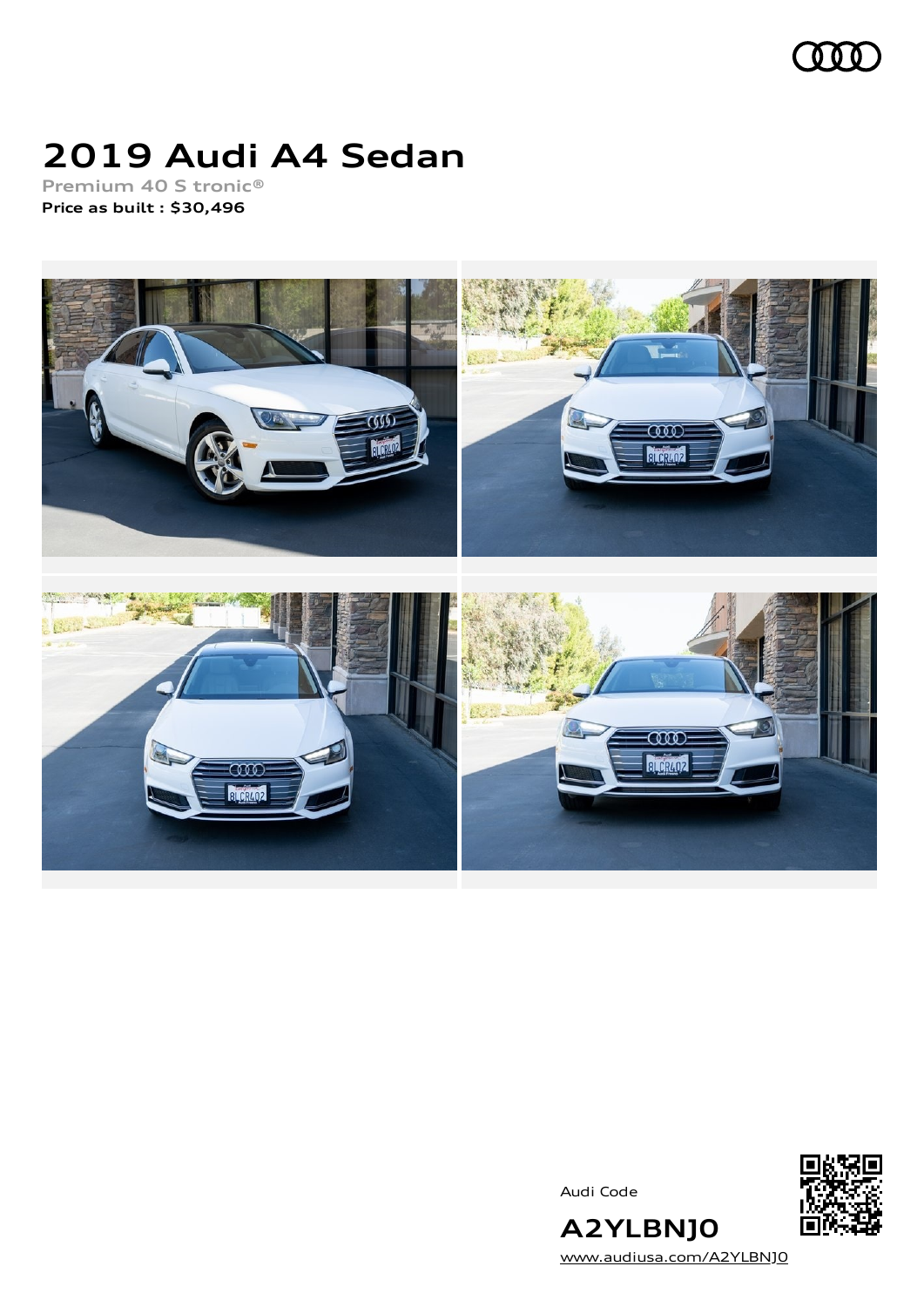**Audi 2019 Audi A4 Sedan** Premium 40 S tronic®

**Price as buil[t](#page-10-0)** \$30,496

#### **Exterior colour**

Ibis White

#### **Interior colour**

| Seats     | Rock Gray              |
|-----------|------------------------|
| Dashboard | Granite Gray/Rock Gray |
| Carpet    | Granite Gray           |
| Headliner | Titanium Gray          |

### **Technical Specifications**

| Engine type                  | 2.0-liter four-cylinder                       |
|------------------------------|-----------------------------------------------|
| stroke                       | Displacement/Bore and 1,984/82.5 x 92.8 cc/mm |
| Torque                       | 236 lb-ft@rpm                                 |
| Top track speed              | 130 mph mph $1$                               |
| Acceleration (0 - 60<br>mph) | 7.1 seconds seconds                           |
| Recommended fuel             | Premium                                       |



#### **Further Information**

| Type of vehicle<br>Mileage | Used car<br>23,458 miles |  |
|----------------------------|--------------------------|--|
| Warranty                   | No                       |  |
| Audi Code                  |                          |  |

A2YLBNJ0

**Your configuration on www.audiusa.com** [www.audiusa.com/A2YLBNJ0](https://www.audiusa.com/A2YLBNJ0)

**Commission number** b4a9d3d50a0e09b1633e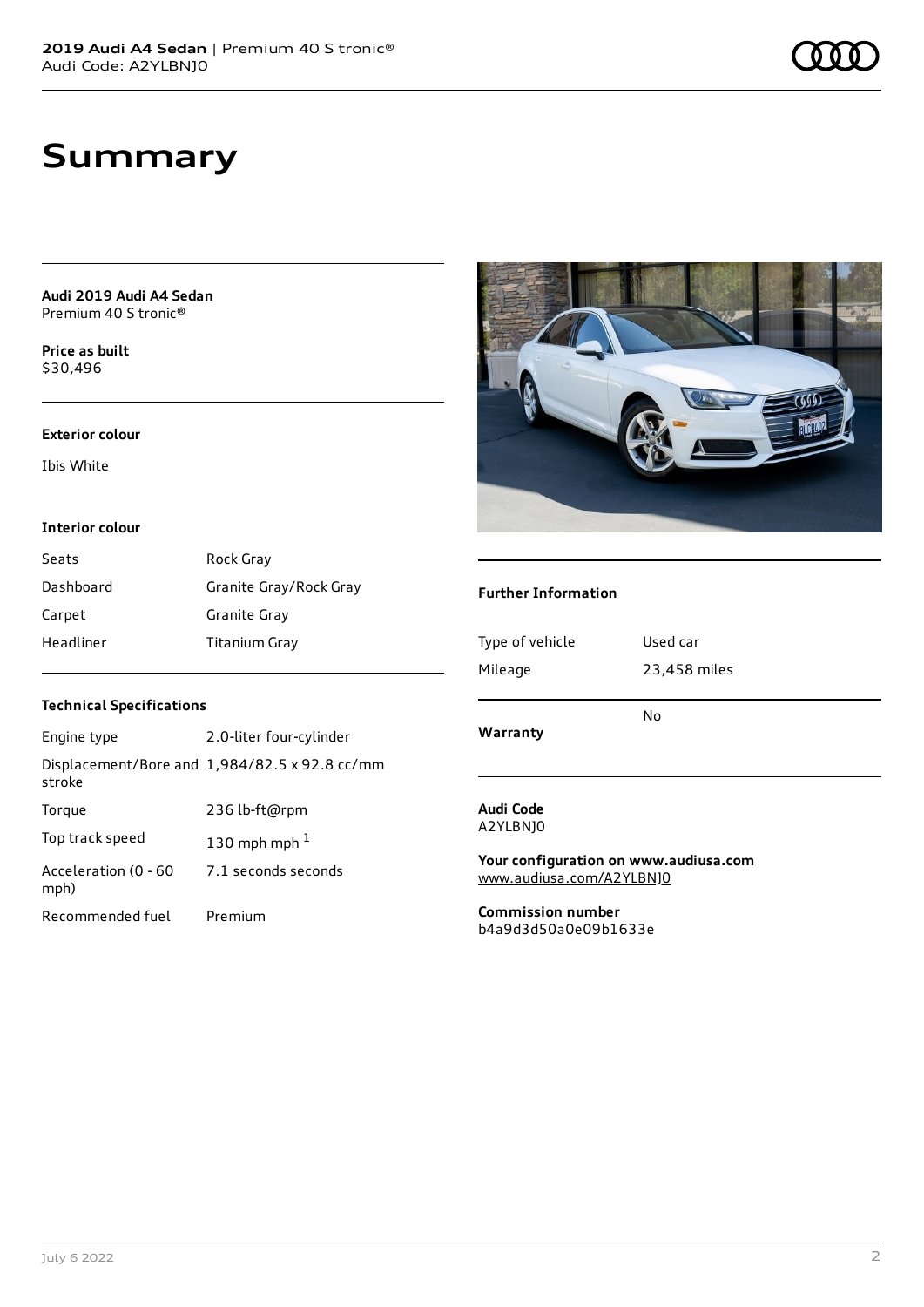# **Equipment**

Ibis White

Gray Oak Natural Wood inlays

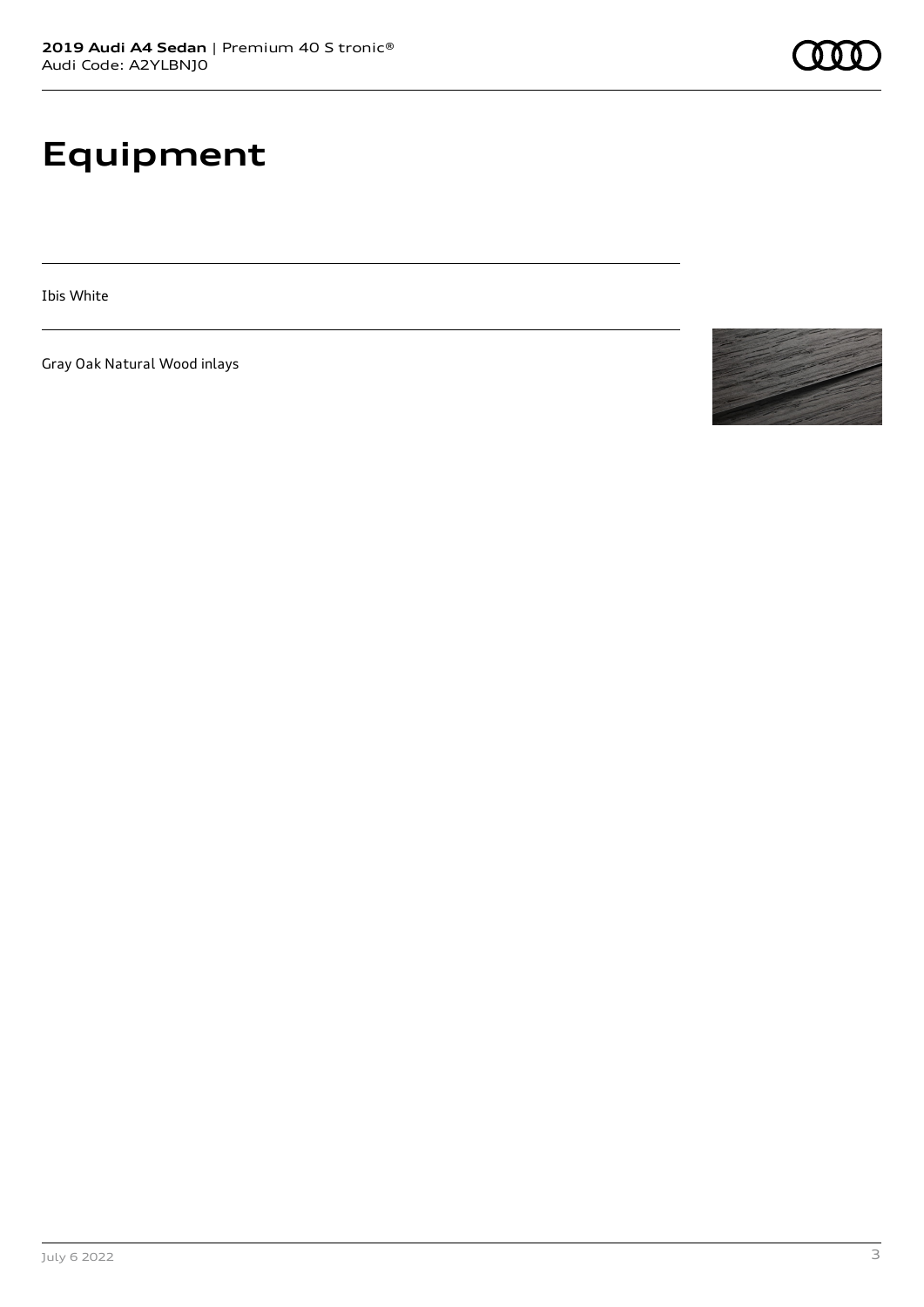**Standard features**

### **Safety and Security**

| 4UH | Driver and front passenger dual-stage<br>airbags                 |
|-----|------------------------------------------------------------------|
| UH1 | Electromechanical parking brake                                  |
| 8T2 | Cruise control with coast, resume and<br>accelerate features     |
| VC2 | Garage door opener (HomeLink®)                                   |
| 6Y2 | Top speed electronically limited to 130 mph                      |
| 4H3 | Integrated child door locks in rear doors                        |
| QZ7 | Electromechanical power steering                                 |
| 7K6 | Tire-pressure monitoring system                                  |
| 4X3 | Front thorax side airbags and Sideguard®<br>head curtain airbags |
| 418 | Remote keyless entry with push-button start                      |
| 3B7 | Lower Anchors and Tethers for Children<br>(LATCH) in rear seats  |
|     |                                                                  |

#### **Exterior**

| 0P <sub>0</sub> | Dual exhaust outlets with chrome tips                    |
|-----------------|----------------------------------------------------------|
| 6XD             | Power-adjustable heated exterior side<br>mirrors         |
| 1S1             | Car jack                                                 |
| 1 B A           | Dynamic suspension system                                |
| 8IH             | Xenon plus headlights with LED daytime<br>running lights |
| HM <sub>2</sub> | 17" 225/50 all-season tires                              |
| 8SP             | LED taillights with dynamic turn signals                 |
| 4KC             | Heat-insulating glass                                    |
| 47B             | Aluminum trim around exterior windows                    |
| V17             | 17" 5-arm-dynamic design wheels                          |
|                 |                                                          |

### **Interior**

| QE1        | Storage package                                                |
|------------|----------------------------------------------------------------|
| 3FE        | Sunroof                                                        |
| 7M1        | Aluminum door sill inlays                                      |
| 6N)        | Cloth headliner                                                |
| <b>9AO</b> | Three-zone automatic climate control                           |
| 4L7        | Auto-dimming interior rear view mirror with<br>digital compass |
| QQ1        | LED interior lighting package                                  |
| 1XW        | Three-spoke multifunction steering wheel<br>with shift paddles |
| 6E3        | Front center armrest                                           |
| 4F2        | Electric tailgate/trunk lid release from inside                |
| 5XF        | Dual front sun visors with lighted vanity<br>mirrors           |
| 3NT        | Split folding 40/20/40 rear seatbacks                          |
| N1F        | Leather seating surfaces                                       |
| 4A3        | <b>Heated front seats</b>                                      |

#### **Infotainment and Driver Assistance**

| 6K8             | Audi pre sense® basic and Audi pre sense®<br>city                                                                                 |
|-----------------|-----------------------------------------------------------------------------------------------------------------------------------|
| 2H1             | Audi drive select                                                                                                                 |
| IW <sub>3</sub> | Audi connect CARE assistance and security<br>services                                                                             |
| 7W1             | Audi pre sense® basic                                                                                                             |
| UD <sub>2</sub> | Audi smartphone interface including Apple<br>CarPlay <sup>™</sup> and Google™ Android Auto <sup>™</sup> for<br>compatible devices |
| KA <sub>2</sub> | Rear view camera                                                                                                                  |
| 9VD             | Audi sound system                                                                                                                 |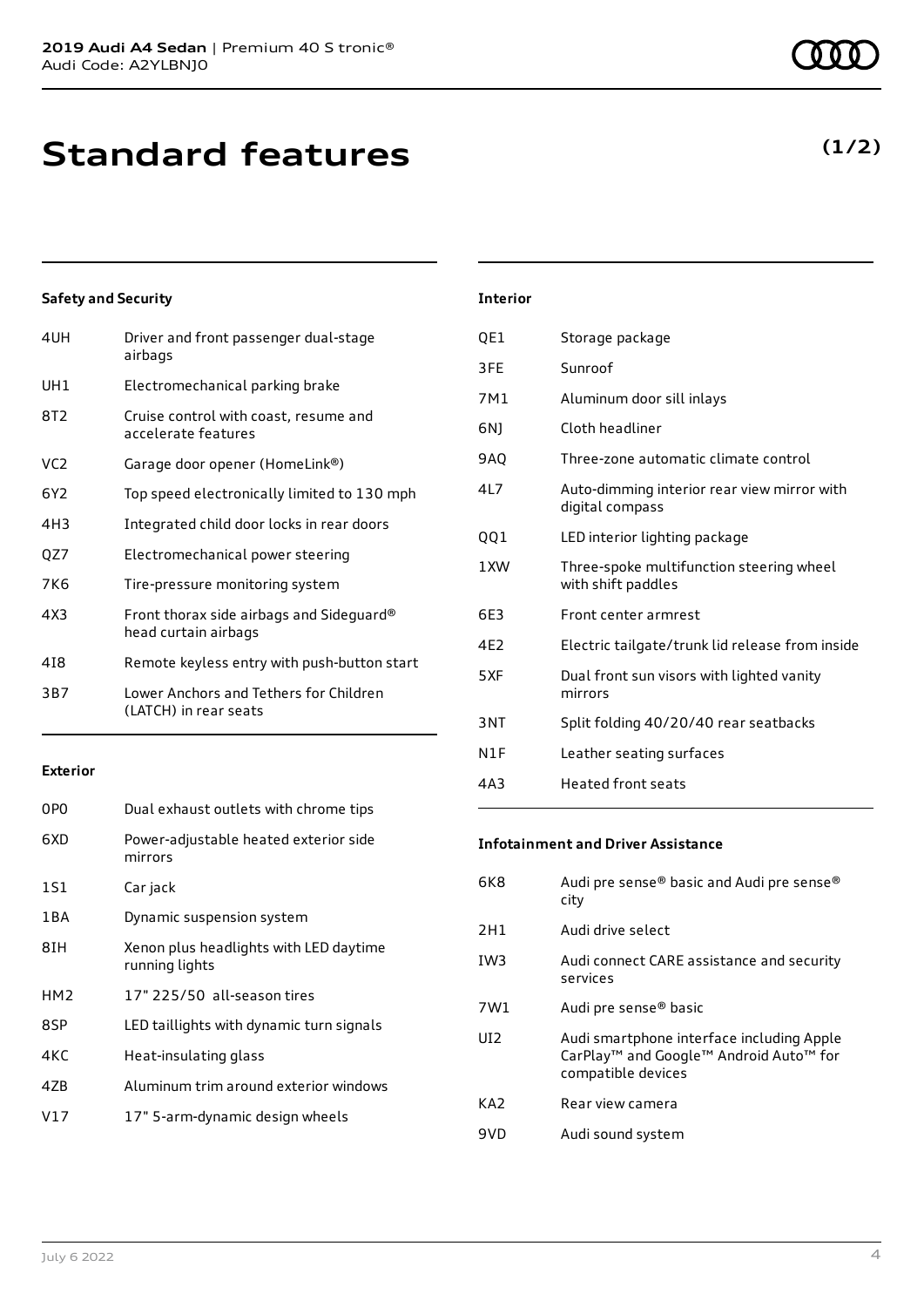# **Standard features**

#### **Infotainment and Driver Assistance**

- 9S7 Color driver information system
- 7UH Connectivity package
- I8S MMI® radio low
- 9ZX BLUETOOTH® wireless technology preparation for compatible devices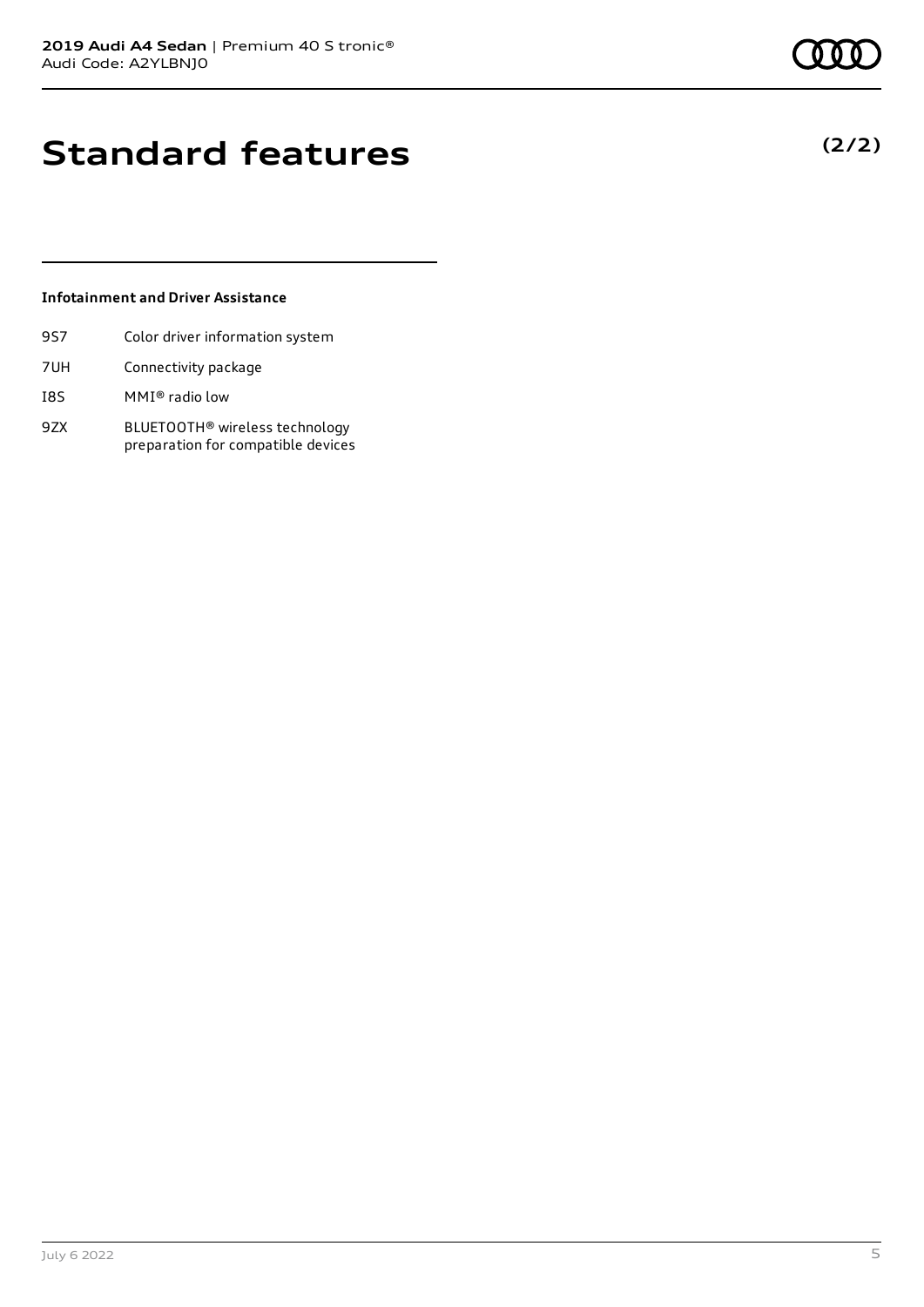# **Dealer remarks**

New Price! Ibis White 2019 Audi A4 2.0T Premium FrontTrak 7-Speed Automatic S tronic 2.0L I4 TFSI DOHC Rock Gray/Gray w/Leather Seating Surfaces, ABS brakes, Compass, Electronic Stability Control, Front dual zone A/C, Heated door mirrors, Heated Front Bucket Seats, Heated front seats, Illuminated entry, Keyless Remote Entry, Low tire pressure warning, Power moonroof, Standard wheel with all-season tires, Traction control.

Odometer is 3841 miles below market average! 27/34 City/Highway MPG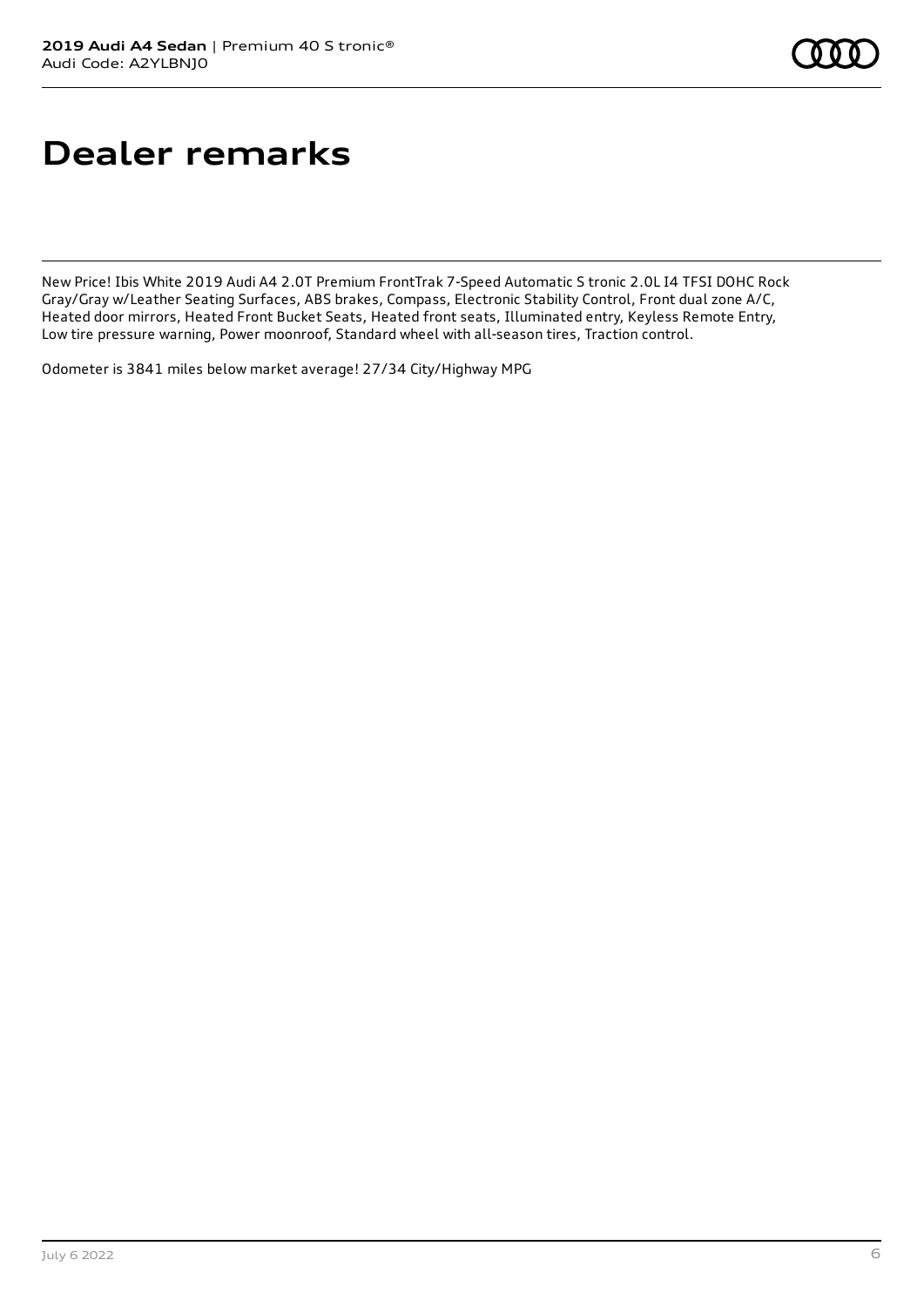# **Technical Specifications**

#### **Engineering | Performance**

**Electrical system**

| Engine type                                 | 2.0-liter four-cylinder                       |
|---------------------------------------------|-----------------------------------------------|
| Acceleration (0 - 60<br>mph)                | 7.1 seconds seconds                           |
| Power Level                                 | 40                                            |
| Engine block                                | Cast-iron                                     |
| Induction/fuel injection Turbocharged/TFSI® |                                               |
| Cylinder head                               | Aluminum-alloy                                |
| Max. output ps/hp                           | 188 @ rpm                                     |
| stroke                                      | Displacement/Bore and 1,984/82.5 x 92.8 cc/mm |
| Top track speed <sup>1</sup>                | 130 mph mph                                   |
| Torque                                      | 236 lb-ft@rpm                                 |
| Valvetrain                                  | 16 valve DOHC with Audi valvelift             |

Alternator 14 Volt - 110-150A Battery 12 Volt - 420A/70Ah

#### **Transmission | Drivetrain**

| 0.557:1                                                                 |
|-------------------------------------------------------------------------|
| 4.234:1                                                                 |
| 0.433:1                                                                 |
| 1.057:1                                                                 |
| Seven-speed S tronic® dual-clutch<br>transmission and front-wheel drive |
| 0.738:1                                                                 |
| 2.190:1                                                                 |
| 1.517:1                                                                 |
| 2.75:1                                                                  |
| 3.188:1                                                                 |
|                                                                         |

#### **Steering**

| Steering type                             | Electromechanical speed-sensitive<br>power steering system |
|-------------------------------------------|------------------------------------------------------------|
| Turning diameter, curb-38.1 ft<br>to-curb |                                                            |
| Steering ratio                            | 15.9:1                                                     |

#### **Suspension**

| Front axle | Five-link front independent steel<br>spring suspension |
|------------|--------------------------------------------------------|
| Rear axle  | Five-link rear independent steel<br>spring suspension  |

# **(1/2)**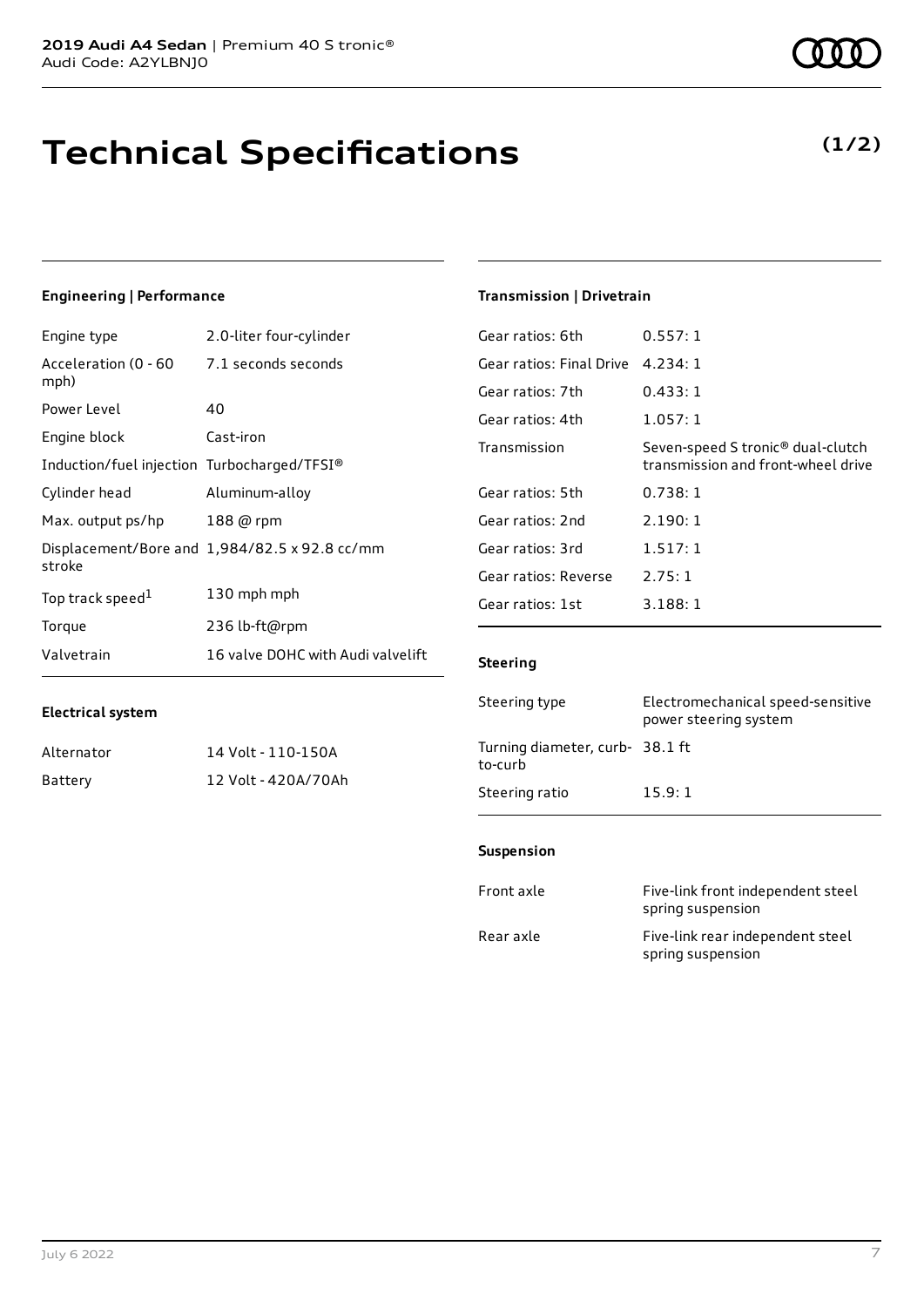# **Technical Specifications**

### **Brakes**

| Front brakes  | 12.4 (ventilated disc) in |
|---------------|---------------------------|
| Rear brakes   | 11.8 (solid disc) in      |
| Parking brake | Electromechanical         |
|               |                           |

### **Body**

| Material | Lightweight construction                                                                     |
|----------|----------------------------------------------------------------------------------------------|
|          | technology - multi-material body                                                             |
|          | construction (steel and aluminum<br>composition) and multistep anti-<br>corrosion protection |
|          |                                                                                              |

#### **Warranty | Maintenance**

| Warranty    | 4-year/50,000 mile Audi New<br>Vehicle Limited Warranty                                  |
|-------------|------------------------------------------------------------------------------------------|
| Maintenance | 12-month/10.00 mile (whichever<br>occurs first) NO CHARGE first<br>scheduled maintenance |

#### **Exterior Measurements**

| Height                           | 56.2 in  |
|----------------------------------|----------|
| Overall width without<br>mirrors | 72.5 in  |
| Length                           | 186.1 in |
| Wheelbase                        | 110.0 in |
| Drag coefficient                 | 0.27 Cw  |
| Overall width with<br>mirrors    | 79.6 in  |
| Track rear                       | 61.2 in  |
| Track front                      | 61.9 in  |
| Curb weight                      | 3,450 lb |

#### **Interior measurements**

| Seating capacity                          | 5                 |
|-------------------------------------------|-------------------|
| Shoulder room, rear                       | 54.5 in           |
| Head room with front<br>sunroof           | 38.9 in           |
| Leg room, rear                            | 35.7 in           |
| Shoulder room, front                      | 55.9 in           |
| Head room with rear<br>sunroof            | 37.4 in           |
| Leg room, front                           | 41.3 in           |
| Cargo volume, rear<br>seatbacks up/folded | 13.0 cu ft, cu ft |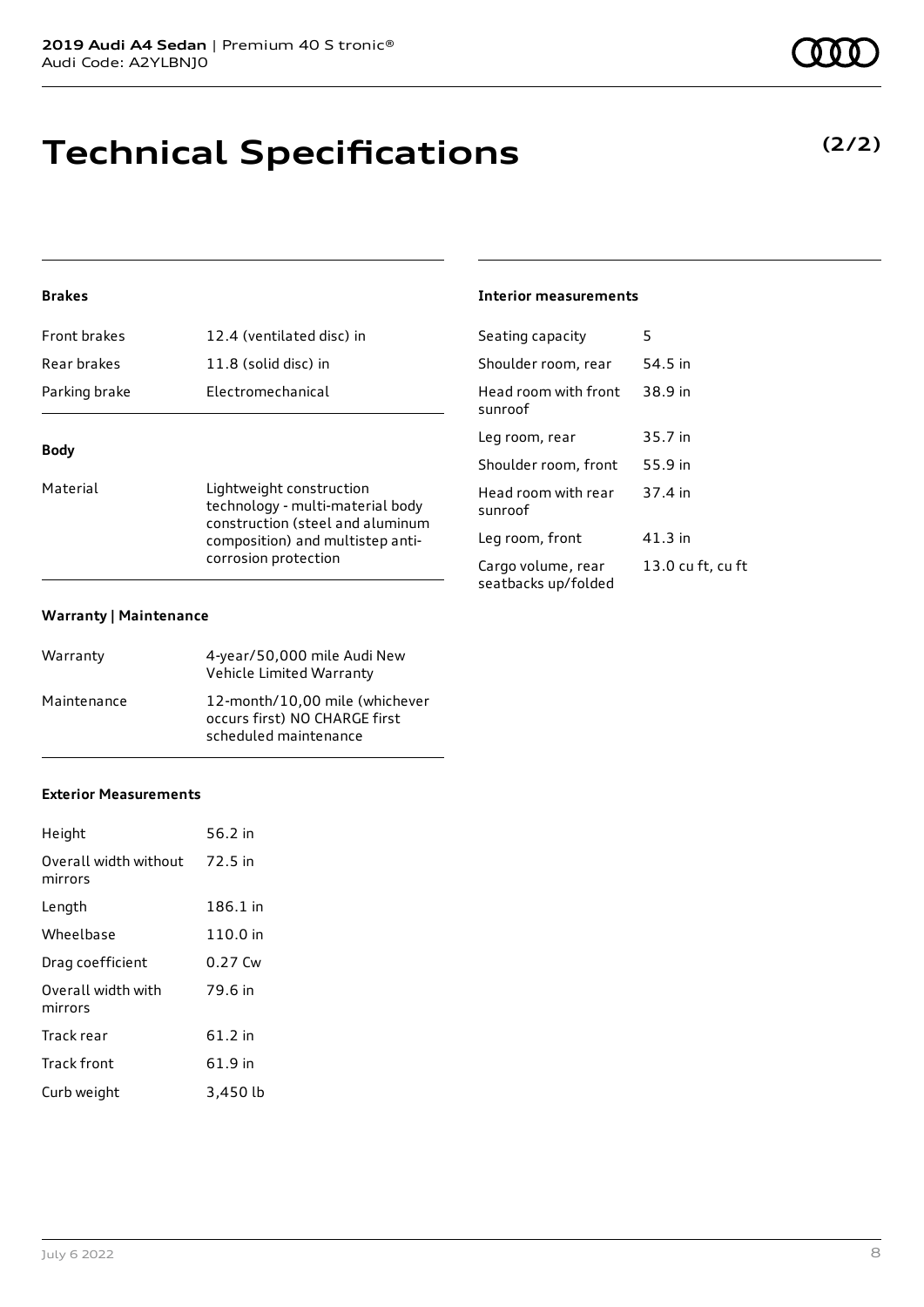### **Consumption- and emission**

### **Consumption by NEDC**

| urban       | 27 mpg |
|-------------|--------|
| extra-urban | 34 mpg |
| combined    | 30 mpg |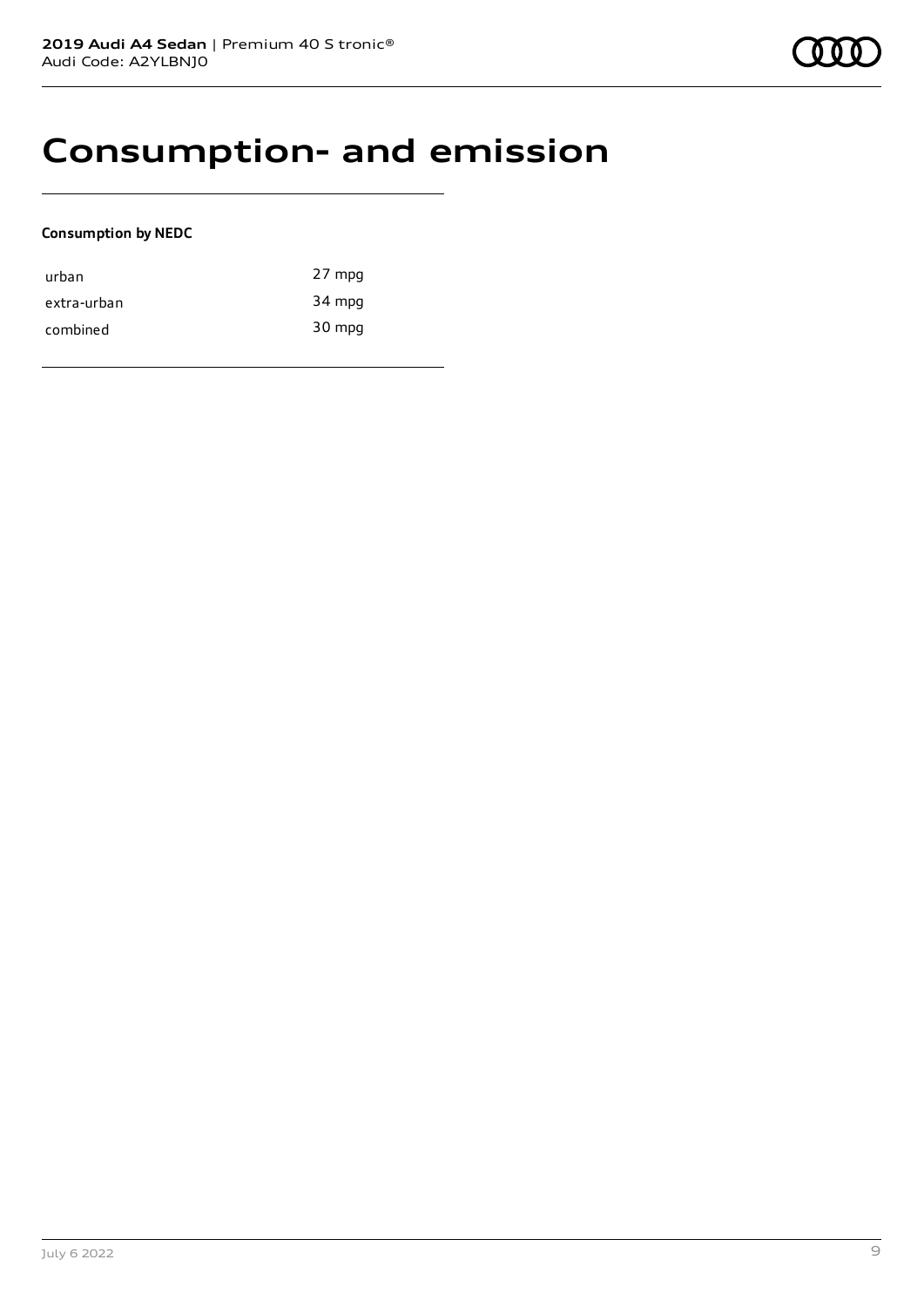

### **Contact**

Dealer **Audi Fresno**

7121 N Palm Ave 93650 Fresno CA

Phone: 5598604000 FAX: 5594382644

www: [https://www.audifresno.com](https://www.audifresno.com/)